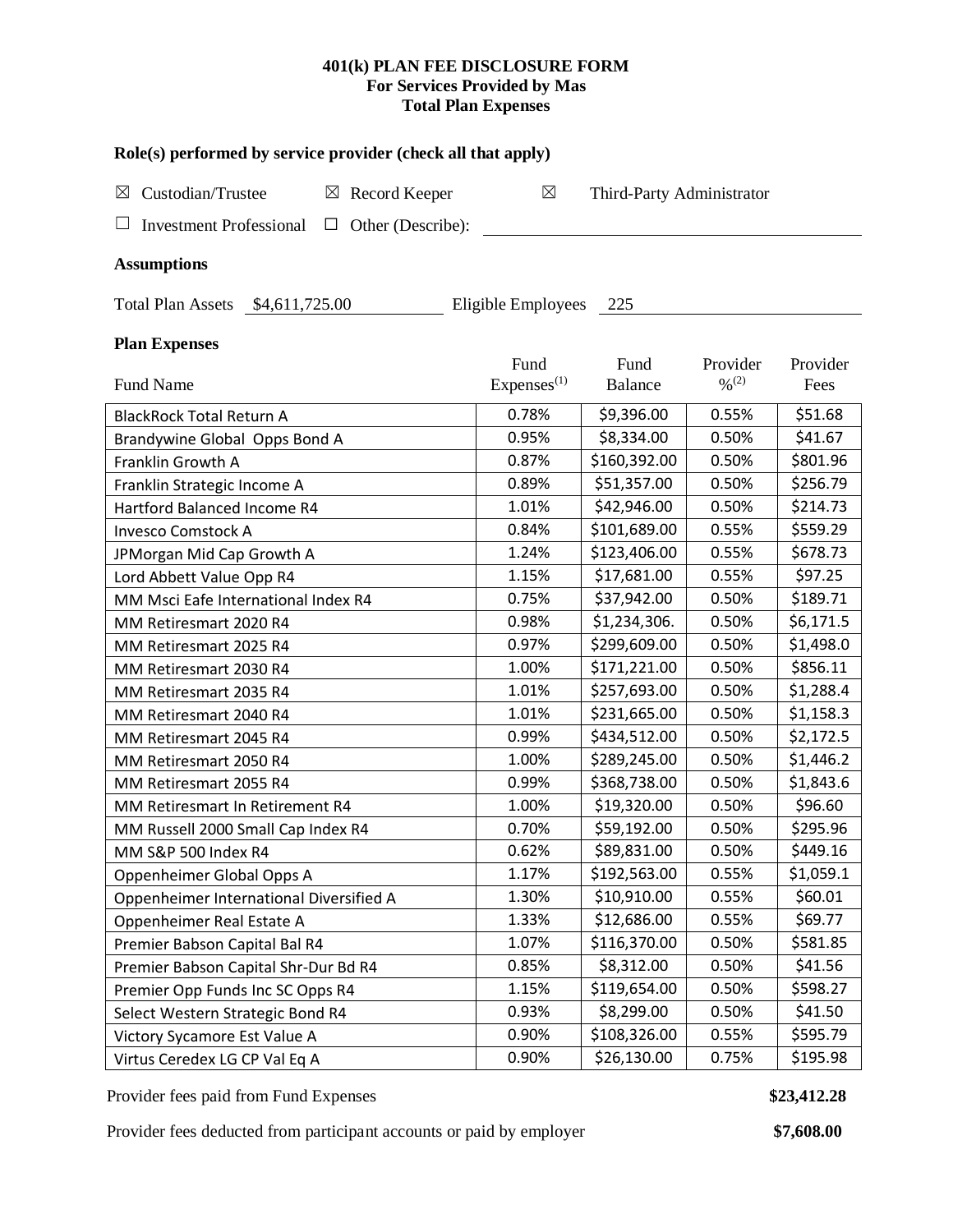## Total ("all-in") plan expenses **\$53,127.93**

(1)Fund Expenses include the fund's expense ratio plus any "wrap" fee charged by the provider. The expense ratio is determined through an annual calculation, where a fund's operating expenses are divided by the average dollar value of its assets under management. Fund Expenses lower investor returns.

<sup>(2)</sup>Provider % includes revenue sharing paid to the provider by the investment fund or wrap fees added by the provider. These expenses lower investor returns.